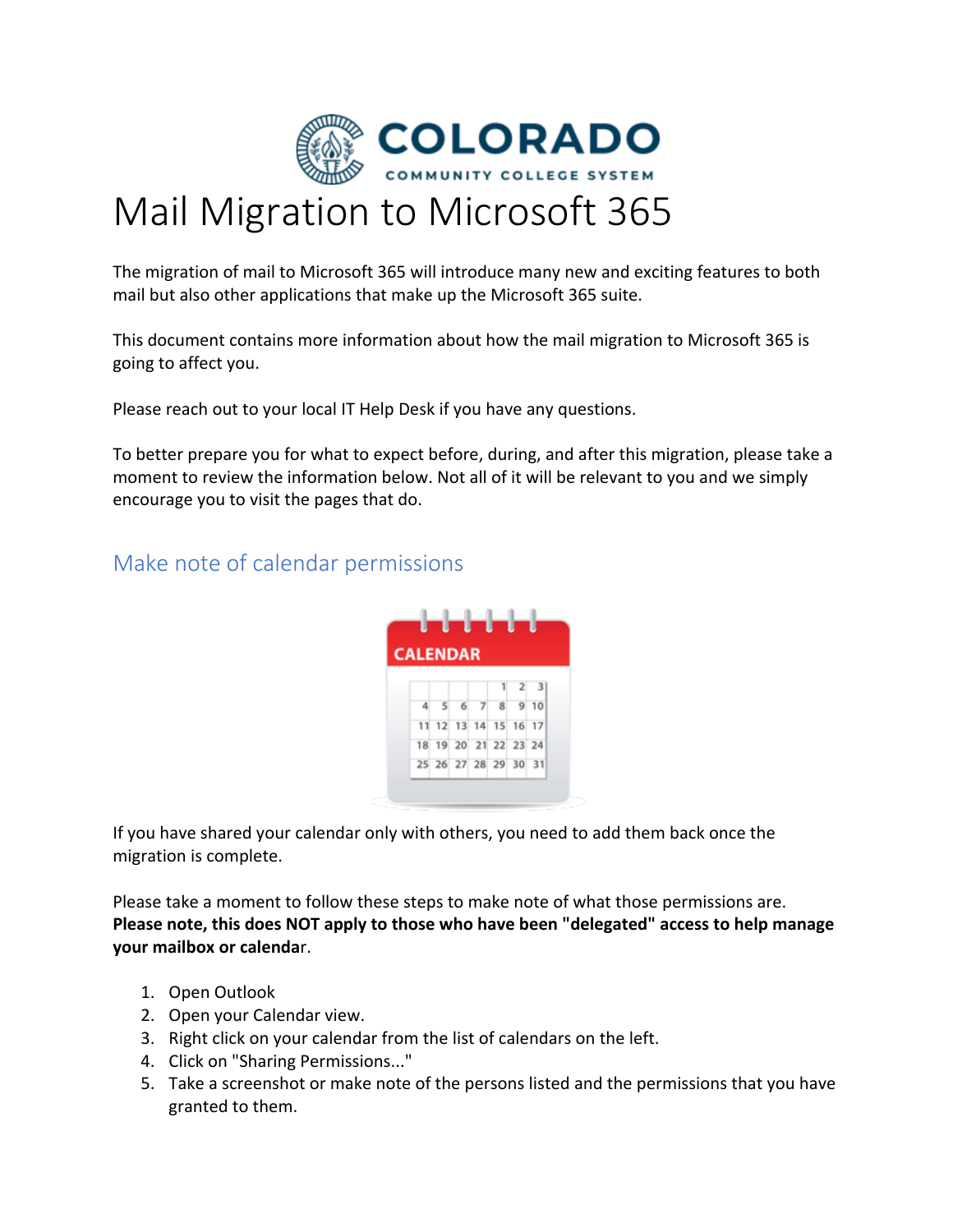## Backup or make note of your rules

If you have created rules in Outlook, you will need to back them up prior to the migration. If you are using Outlook for Windows, please visit the Windows section below.

Outlook for Mac does not have an export or import feature. Please visit the Mac section below to learn how to review your rules.

## During the migration



We highly recommend that you close the Outlook application on any computers that you use and refrain from accessing your mailbox.

However, if you need to check your mail or respond to that important message, that's okay. It will not adversely affect the migration.

### **Please note that mail will continue to be delivered throughout this process.**

**Please be patient.** This process takes time and even though all of your mail, calendar items, notes, etc. will be immediately accessible when the migration is complete, other settings and systems are going to need some time to catch up.

Here are a few items that you can expect to take some time:

- Mail Rules
- Voicemail messages
- Outlook on the Web Theme

**If you find something is missing, please wait 24 hours before reaching out to your local IT Help Desk.**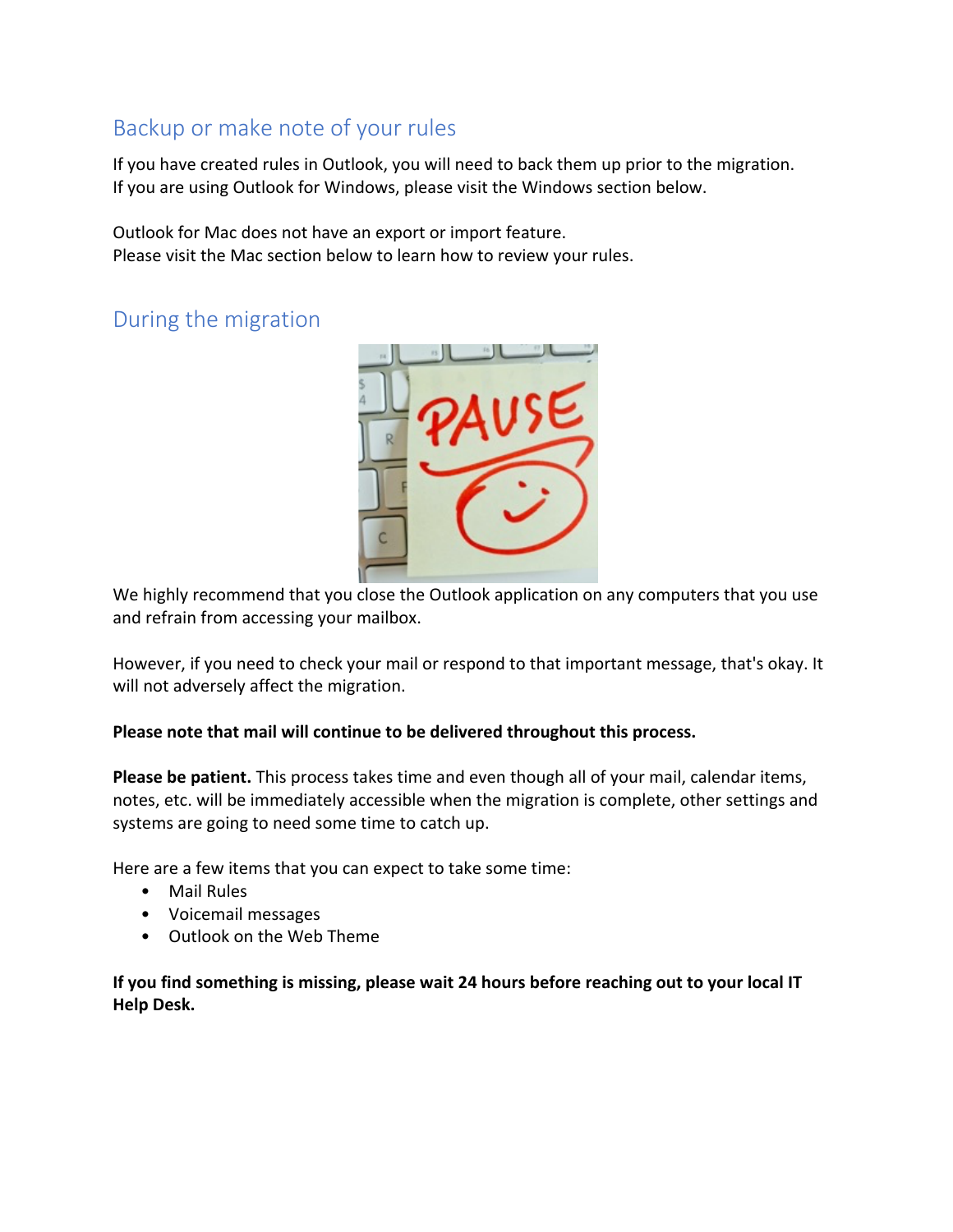## After the migration



The following guides are to inform you about what you can expect after the migration to Microsoft 365 is complete.

## We're here to help!

As always, your IT staff are here to help you with any questions about the move or about changes or issues, you may or are currently seeing. Just reach out.

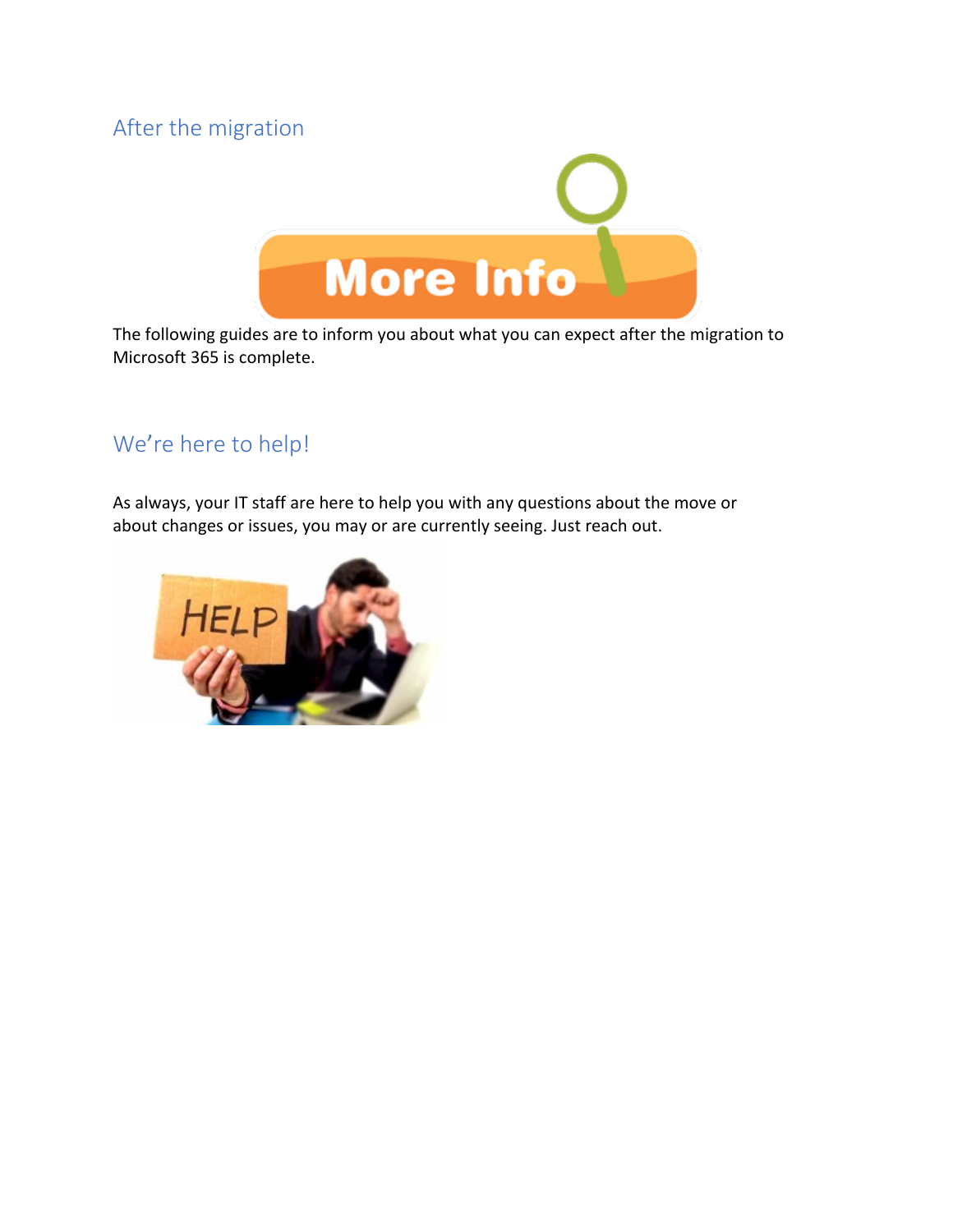## MAIL MIGRATION GUIDE FOR WINDOWS USERS

## Backup your Rules before migration

Mail rules that you have configured in Outlook could get lost during the migration process. Please take a moment to back up your rules prior to the migration date.

Follow these steps to back up your rules prior to the mail migration.

- 1. Open Outlook
- 2. Click on the File menu



3. Click on "Manage Rules & Alerts" Click on "Options"



Rules and Alerts Use Rules and Alerts to help organize your incoming email messages, and receive updates when items are added, changed, or removed.

 $\times$ 

4. Click on "Options"

| $\times$ Delete $\blacktriangleright$ $\blacktriangleright$ Run Rules Now . Options |                |  |  |
|-------------------------------------------------------------------------------------|----------------|--|--|
|                                                                                     | <b>Actions</b> |  |  |
| rosoft.com                                                                          | $= -$          |  |  |
|                                                                                     |                |  |  |

5. Click on "Export Rules..."

| <b><i><u>Options</u></i></b>                                                              |                     |              |
|-------------------------------------------------------------------------------------------|---------------------|--------------|
| Import and export<br>Import or export your rules to and from previous versions of Outlook |                     |              |
|                                                                                           | <b>Export Rules</b> | Import Rules |
| Rules upgrade                                                                             |                     |              |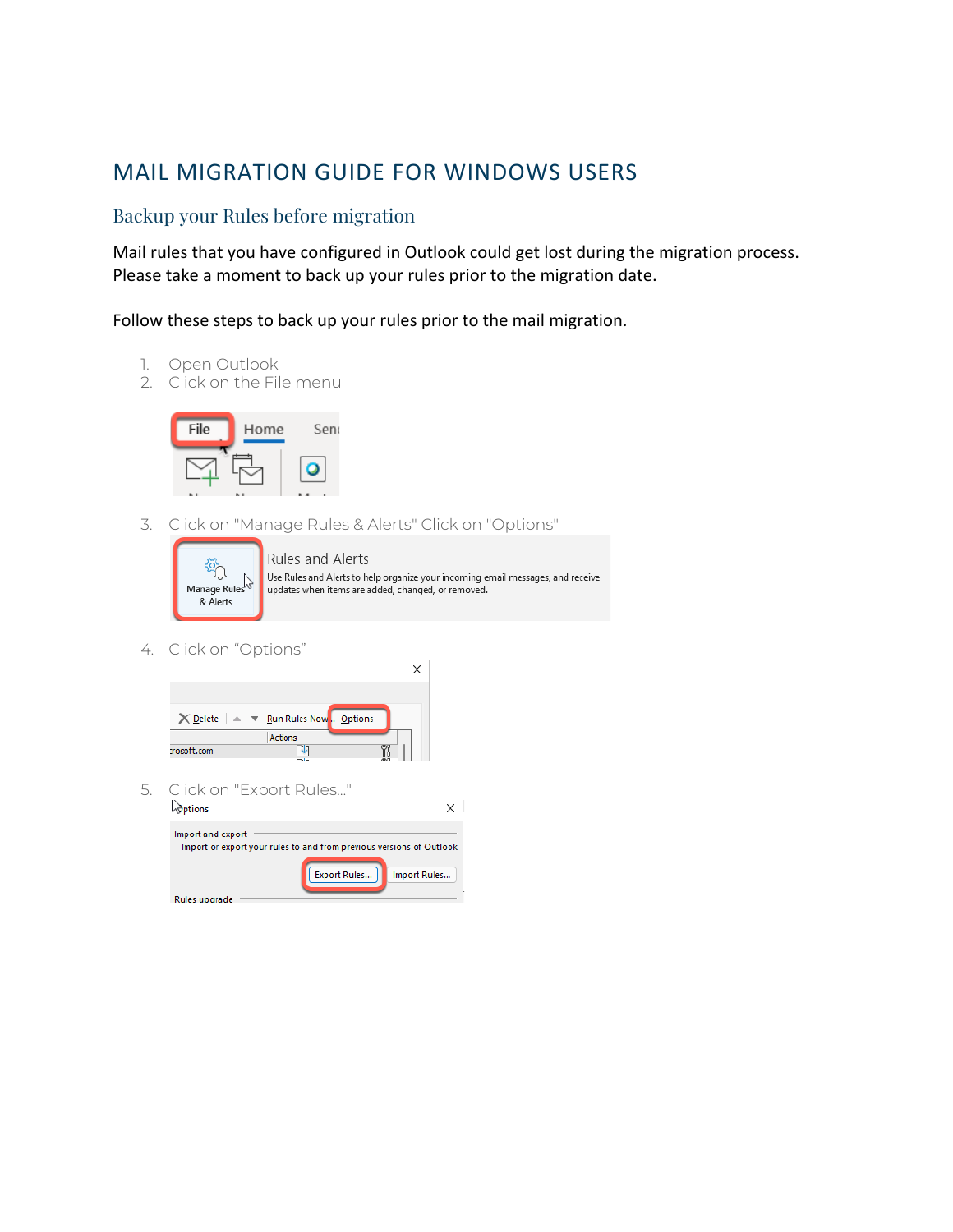6. Give the file a name and save it to your computer (I recommend the Desktop)



7. Click on OK to close the Options window

| Options                                                                                                                          |                     |                    |
|----------------------------------------------------------------------------------------------------------------------------------|---------------------|--------------------|
| Import and export<br>Import or export your rules to and from previous versions of Outlook                                        |                     |                    |
|                                                                                                                                  | <b>Export Rules</b> | Import Rules       |
| Rules upgrade<br>We recommend that you upgrade your rules for better performance,<br>unless you also use Outlook 2002 or earlier |                     |                    |
|                                                                                                                                  |                     | <b>Upgrade Now</b> |
|                                                                                                                                  | OK                  | Cancel             |

8. Click on OK to close the Rules and Alerts window

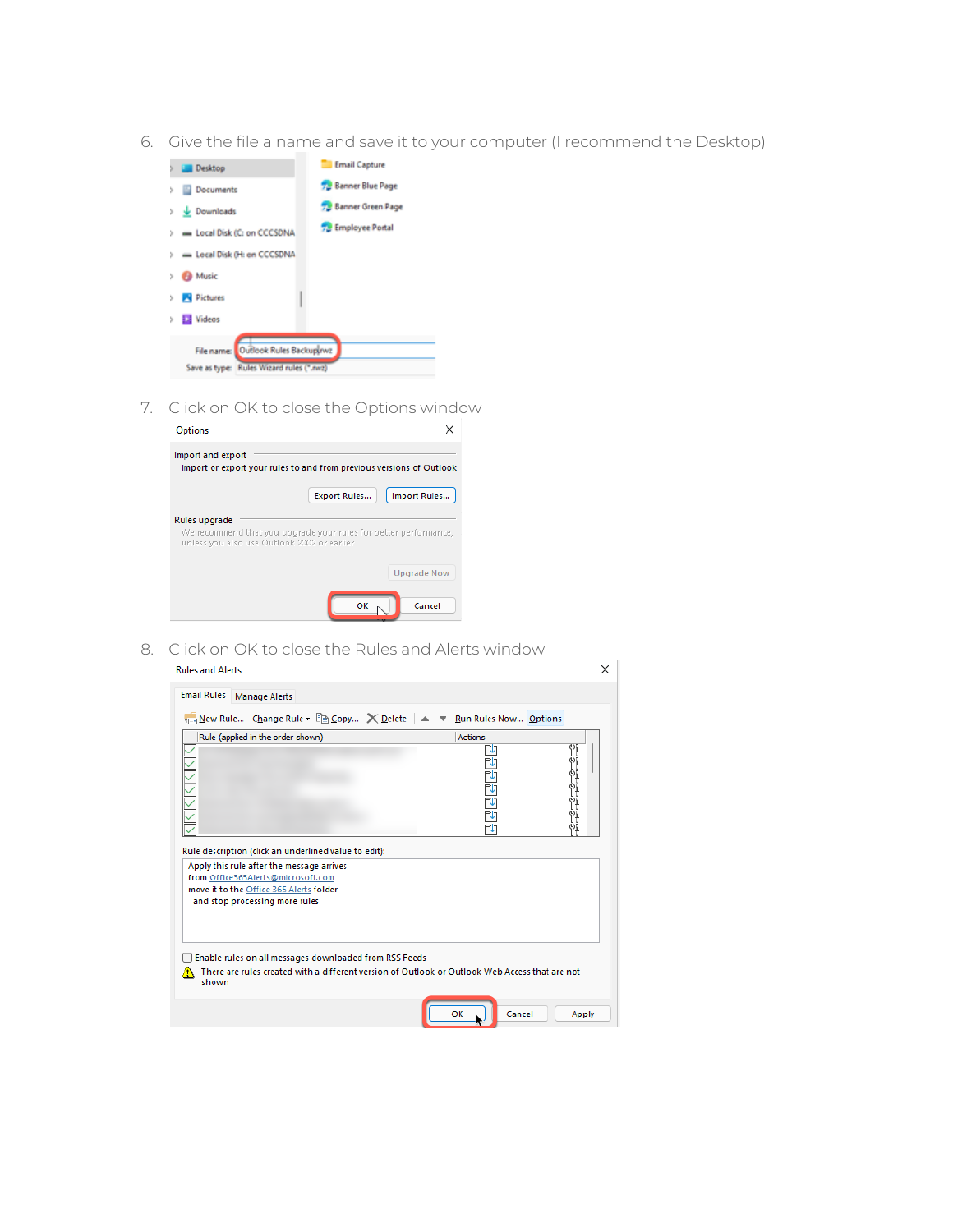## New Sign in for Outlook for Windows

When you open Outlook for Windows the first time after the migration, you will see a popup asking you to sign in.

**This is normal**. Outlook is now trying to reach your mailbox in Microsoft 365, and needs those credentials to sign in.

It cannot use the credentials you used to sign into your computer because you are using your S Number as your username. Microsoft 365 cannot use your S Number.

- 1. Enter your full email address: firstname.lastname@college.edu as your username in the top field.
	- a. If you do not know what your full email address is, please reach out to your local IT Help Desk.
- 2. Enter your current password in the bottom field.

#### These are your Microsoft 365 credentials.

• Check the "Remember my credentials" box before pressing the OK button. This will keep Outlook from asking for these credentials each time you open it.

|                         | Windows Security<br>×<br>Microsoft Outlook |        |  |  |  |
|-------------------------|--------------------------------------------|--------|--|--|--|
|                         | @cccs.edu<br>Connecting to                 |        |  |  |  |
|                         | @cccs.edu                                  |        |  |  |  |
|                         |                                            |        |  |  |  |
| Remember my credentials |                                            |        |  |  |  |
|                         |                                            |        |  |  |  |
|                         | OK                                         | Cancel |  |  |  |

If you see a popup asking whether Autodiscover can configure your access, you may check the box next to "Don't ask me about this website again" and click "Allow".

|   | Microsoft Outlook                                                                                                            |
|---|------------------------------------------------------------------------------------------------------------------------------|
| H | Allow this website to configure<br><b><i><u>Dcccs.edu server</u></i></b><br>settings?                                        |
|   | https://owa.cccs.edu/autodiscover/autodiscover.xml                                                                           |
|   | Your account was redirected to this website for settings.<br>You should only allow settings from sources you know and trust. |
|   | Oon't ask me about this website again                                                                                        |
|   | Cancel<br><b>Low</b>                                                                                                         |

If you see repeated logon requests, or other strange and unexpected behavior please, let us know by contacting your local IT Help Desk.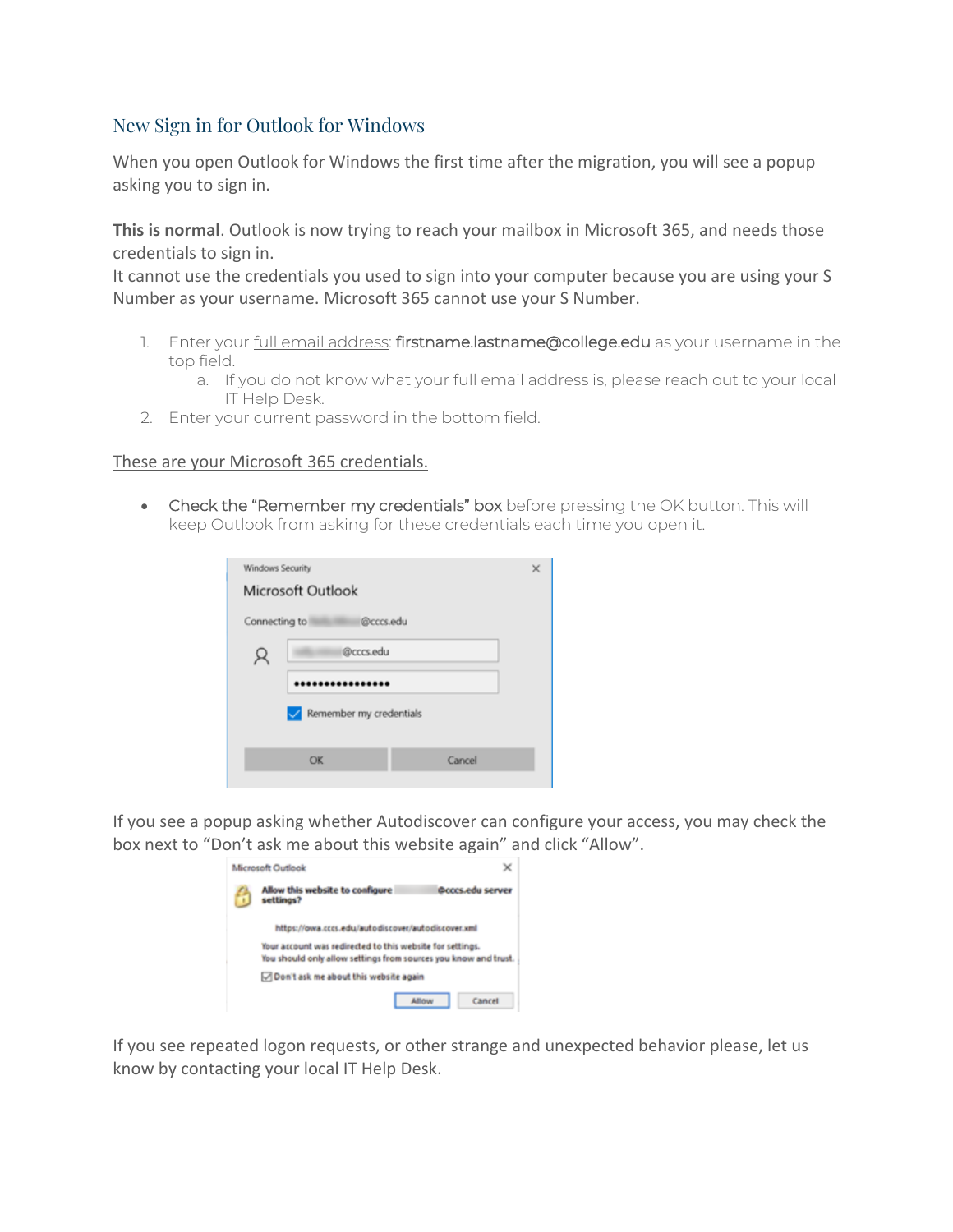When the migration is complete, follow these steps to import your rules back into Outlook using the backup that you made before the migration.

- 3. Open Outlook
- 4. Click on the File menu



5. Click on "Manage Rules & Alerts"



6. Click on "Options"

| $\times$ Delete $\blacktriangleright$ $\blacktriangleright$ Run Rules Now . Options |                |  |
|-------------------------------------------------------------------------------------|----------------|--|
|                                                                                     | <b>Actions</b> |  |
| rosoft.com                                                                          |                |  |
|                                                                                     | P <sub>1</sub> |  |

7. Click on "Import Rules..."

| ptions            |                                                                      |
|-------------------|----------------------------------------------------------------------|
| Import and export | Import or export your rules to and from previous versions of Outlook |
|                   | <b>Export Rules</b><br>Import Rules                                  |
| Rules upgrade     |                                                                      |

8. Navigate to the file that you saved to your computer (probably on the Desktop)

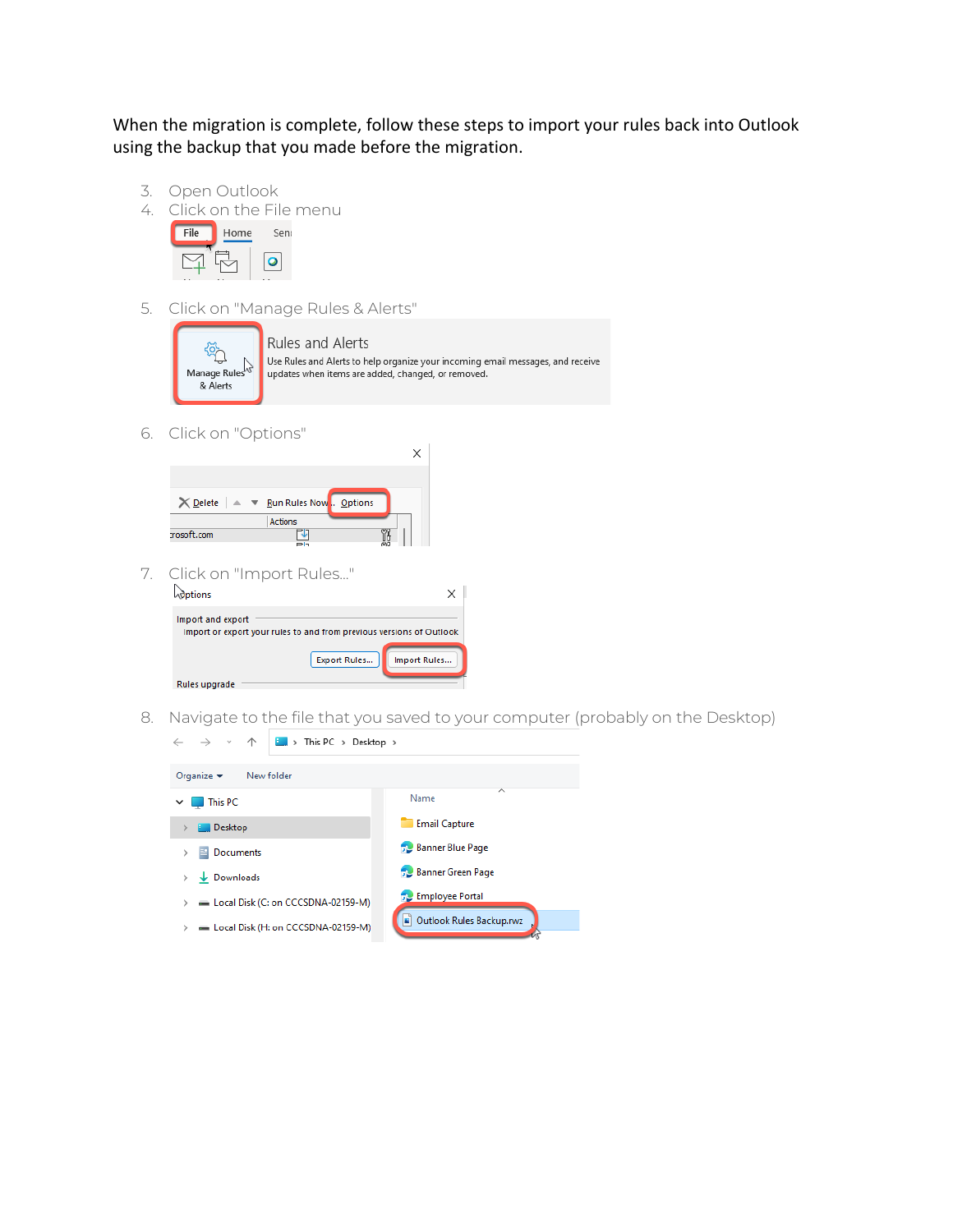9. Click on OK to close the Options window



10. Click on Apply, then click on OK to close the Rules and Alerts window **Rules and Alerts**  $\times$ 

| <b>Email Rules</b><br><b>Manage Alerts</b>                                                                                                                                          |                |                |
|-------------------------------------------------------------------------------------------------------------------------------------------------------------------------------------|----------------|----------------|
| <sub>Em</sub> New Rule Change Rule v Em Copy X Delete   ▲ ▼ Run Rules Now Options                                                                                                   |                |                |
| Rule (applied in the order shown)                                                                                                                                                   | <b>Actions</b> |                |
|                                                                                                                                                                                     | マママ            | 18<br>Ÿ.<br>ŸJ |
| Rule description (click an underlined value to edit):<br>Apply this rule after the message arrives<br>from Office365Alerts@microsoft.com<br>move it to the Office 365 Alerts folder |                |                |
| and stop processing more rules                                                                                                                                                      |                |                |
| Enable rules on all messages downloaded from RSS Feeds<br>There are rules created with a different version of Outlook or Outlook Web Access that are not<br>shown                   |                |                |
|                                                                                                                                                                                     | OK<br>Cancel   | Apply          |

## Add-Ins

Your add-ins, including those for Zoom, or Webex, may disappear after the migration is complete. Be patient, it will take some time for them to make the transition to Microsoft 365 and will return. In some cases, it can take up to 24 hours for them to return.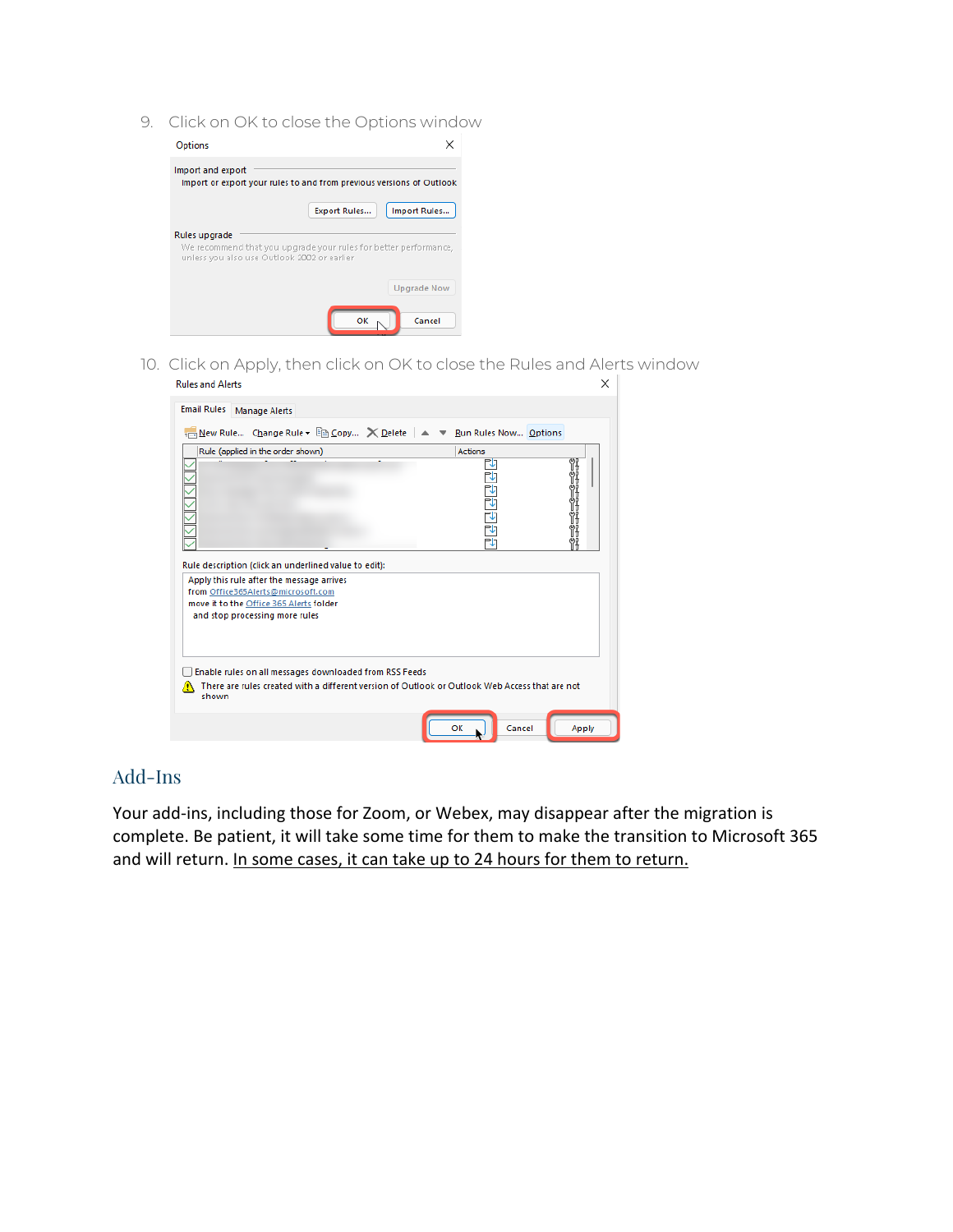## MAIL MIGRATION GUIDE: OUTLOOK ON THE WEB

Your overall Outlook on the Web experience will remain unchanged. The only change will be to the number of ways you can access Outlook on the Web.

## **The many ways to get to Outlook on the Web (OWA).**

There are now even more ways to get to Outlook on the Web, or OWA.

#### owa.cccs.edu

You may still access Outlook on the Web (OWA), by entering the following address into any modern browser: https://owa.cccs.edu.

After entering your credentials, and verifying your identity with Multi-Factor Authentication, you will be presented with a redirect link. This redirect link takes you directly to your mailbox in Microsoft 365.

# Use the following link to open this mailbox with the best performance: http://outlook.com/owa/cccs.edu/ @cccs.mail.onmicrosoft.com More details...

#### **Click on this link to go directly to your mailbox in Microsoft 365.**

## Portal

You may still use the **"Fac/Staff Email"** button in your Portal to access Outlook on the Web.

After you click on the **"Fac/Staff Email"** button, you may be asked to enter your credentials a second time. This is normal if this is the first time that you have accessed your mailbox using this button in the portal, or if your password has changed since the last time you used it.

If you have used this feature recently, when you click on this link button, you will be presented with the Multi-Factor Authentication prompt to verify your identity, followed by the redirect link like the image above.

### **Click the link to be taken to your mailbox in Microsoft365**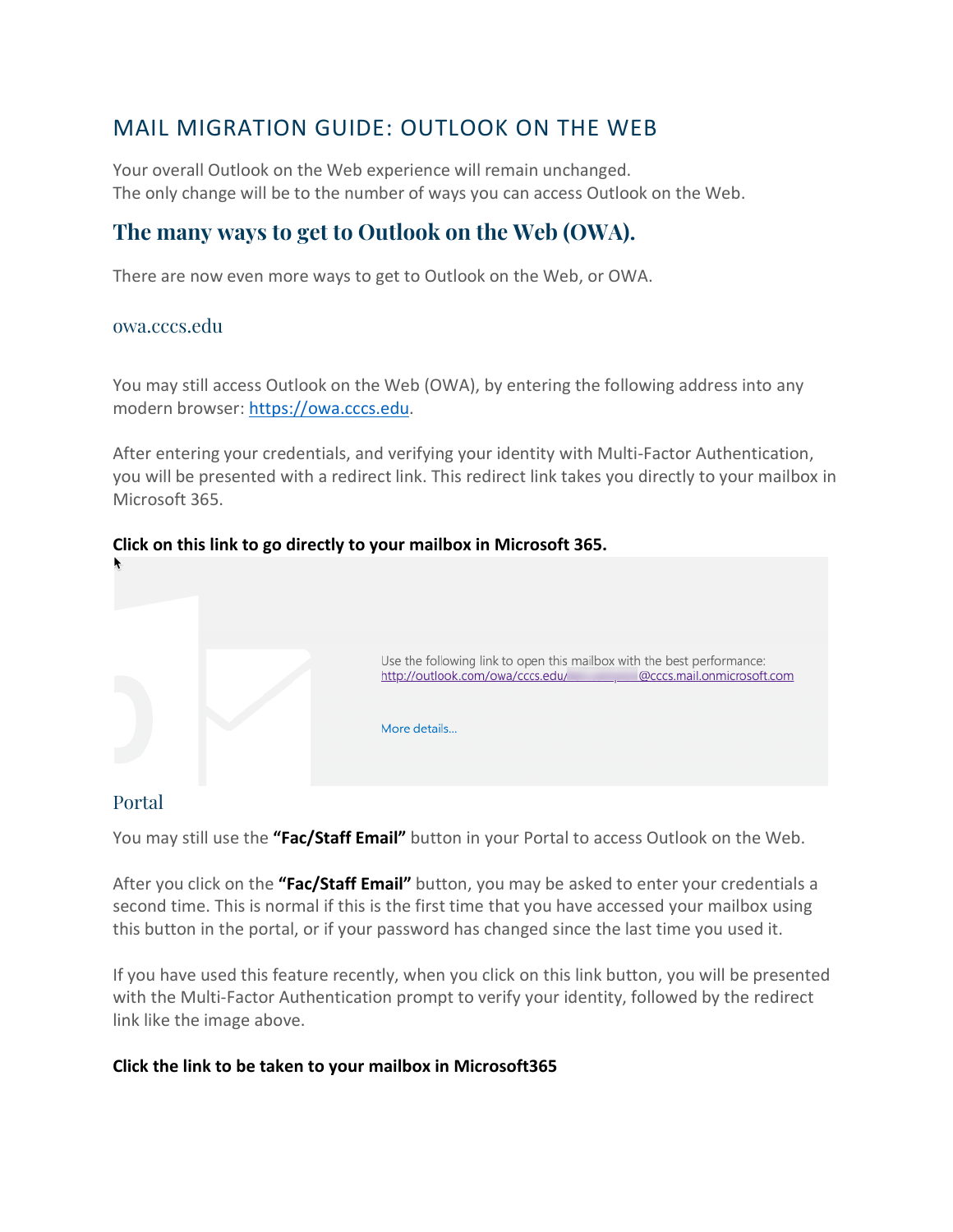If you have trouble reaching your mailbox from the portal, clear your browser cache and cookies, then try again.

## Microsoft 365

After the migration is complete, you will be able to access your mailbox directly from Microsoft 365.

To reach the Microsoft 365 portal, enter one of the following addresses into the address bar of any modern browser:

- https://office.com or
- https://portal.office.com
- Enter your full email address as your username and your current password.

Once signed in, click on the "Outlook" icon in the side bar on the left of the screen.



## Many new features in Outlook for Microsoft 365

To learn about some of the amazing new features in Outlook for the Web in Microsoft 365, please check out this 17-minute YouTube video: 20 Outlook Web Tips and Tricks.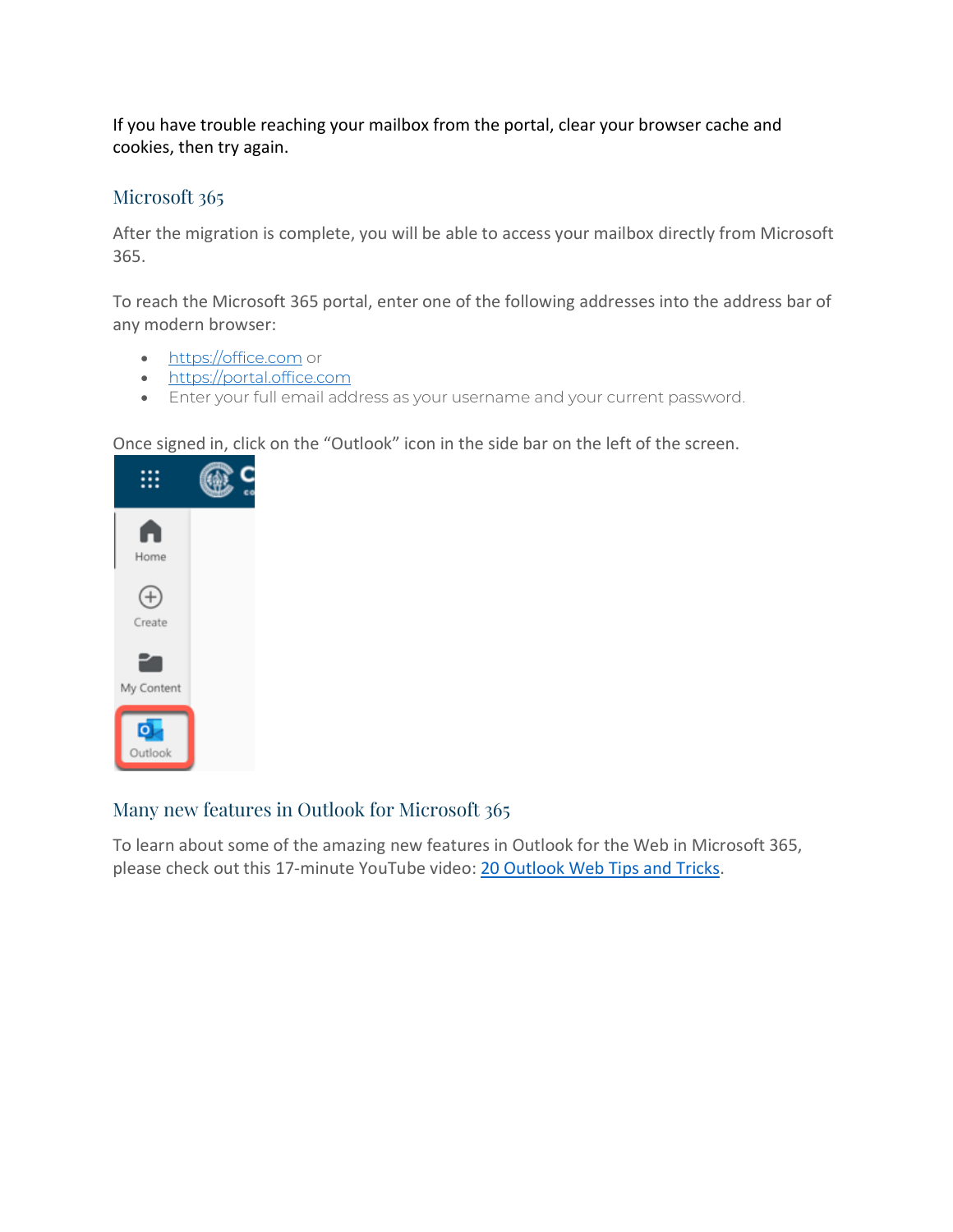## MAIL MIGRATION GUIDE FOR MAC USERS

## Backing up Rules

Unfortunately, it is not possible to back up or restore mail rules in Outlook for Mac.

If you have created Server Rules, they will migrated but could take some time to appear and begin working. Please be patient.

If you have created Client Rules, review them prior migration. They may become corrupt and need to be re-created after migration.

To review your rules, click on "Tools" in the menu bar, then click on "Rules..."

## Sign out and sign back into Outlook for Mac

Outlook for Mac is a great application, but it is unable to automatically connect to your mailbox once migrated to Microsoft 365. Unfortunately, it requires that you sign out of your onpremises account and sign into Microsoft 365 account.

This process will remove all content from Outlook and will force it to download everything from your mailbox, again.

#### Sign out of your account in Outlook for Mac

#### First, you must sign out of your account in Outlook for Mac:

- 1. Open Outlook for Mac
- 2. Click on "Outlook", then "Preferences" in the menu bar.

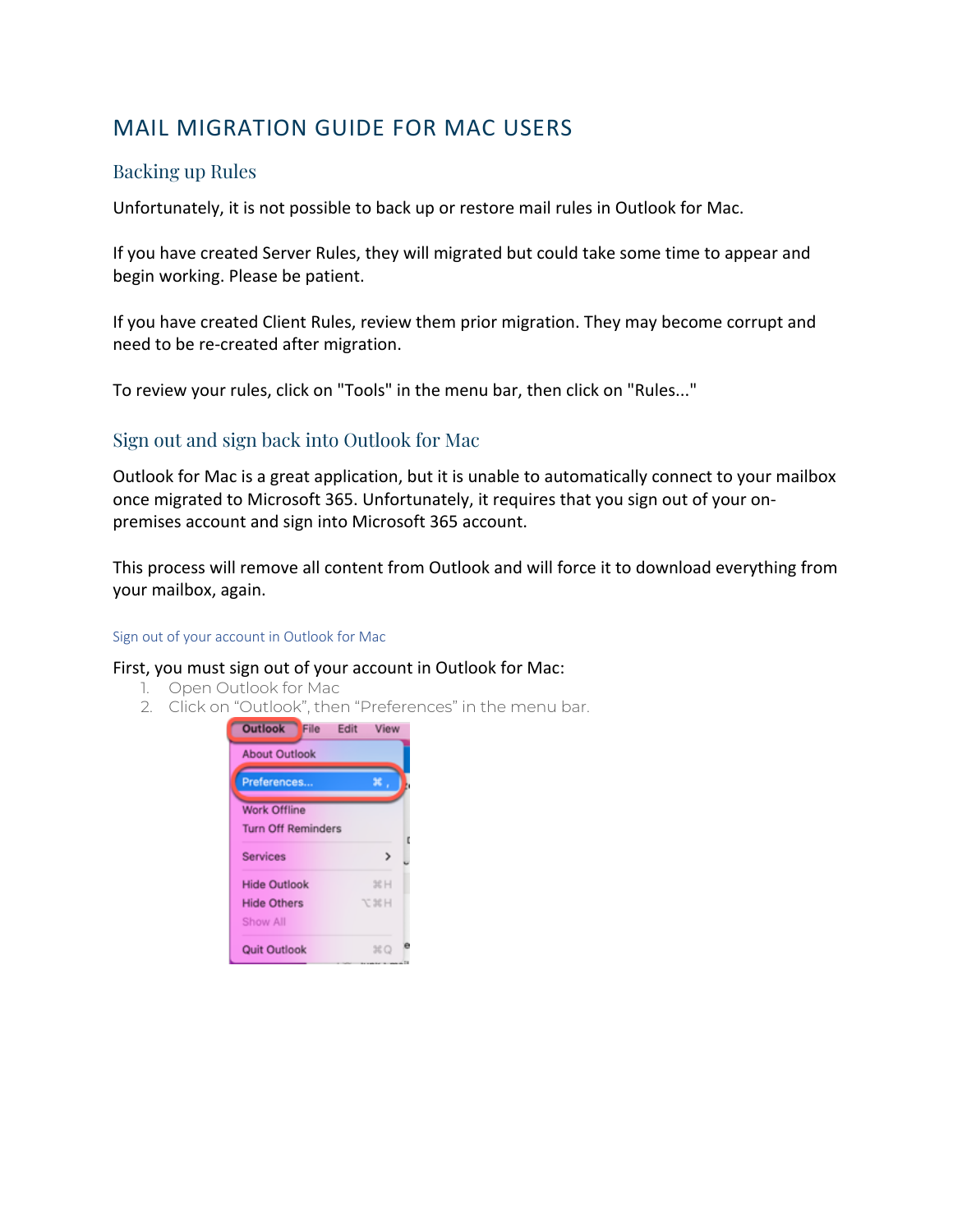3. Click on "Accounts" under Personal Settings



4. Click on the minus (-) button at the bottom of the account's sidebar.

| $\bullet$ $\bullet$ Accounts                                |
|-------------------------------------------------------------|
| <b>Default Account</b><br>@cccs<br>$\cdot$ 100<br>Peccs.edu |
|                                                             |
|                                                             |
|                                                             |
| ł<br>$\Theta$                                               |

5. Click on the "Sign out" button.

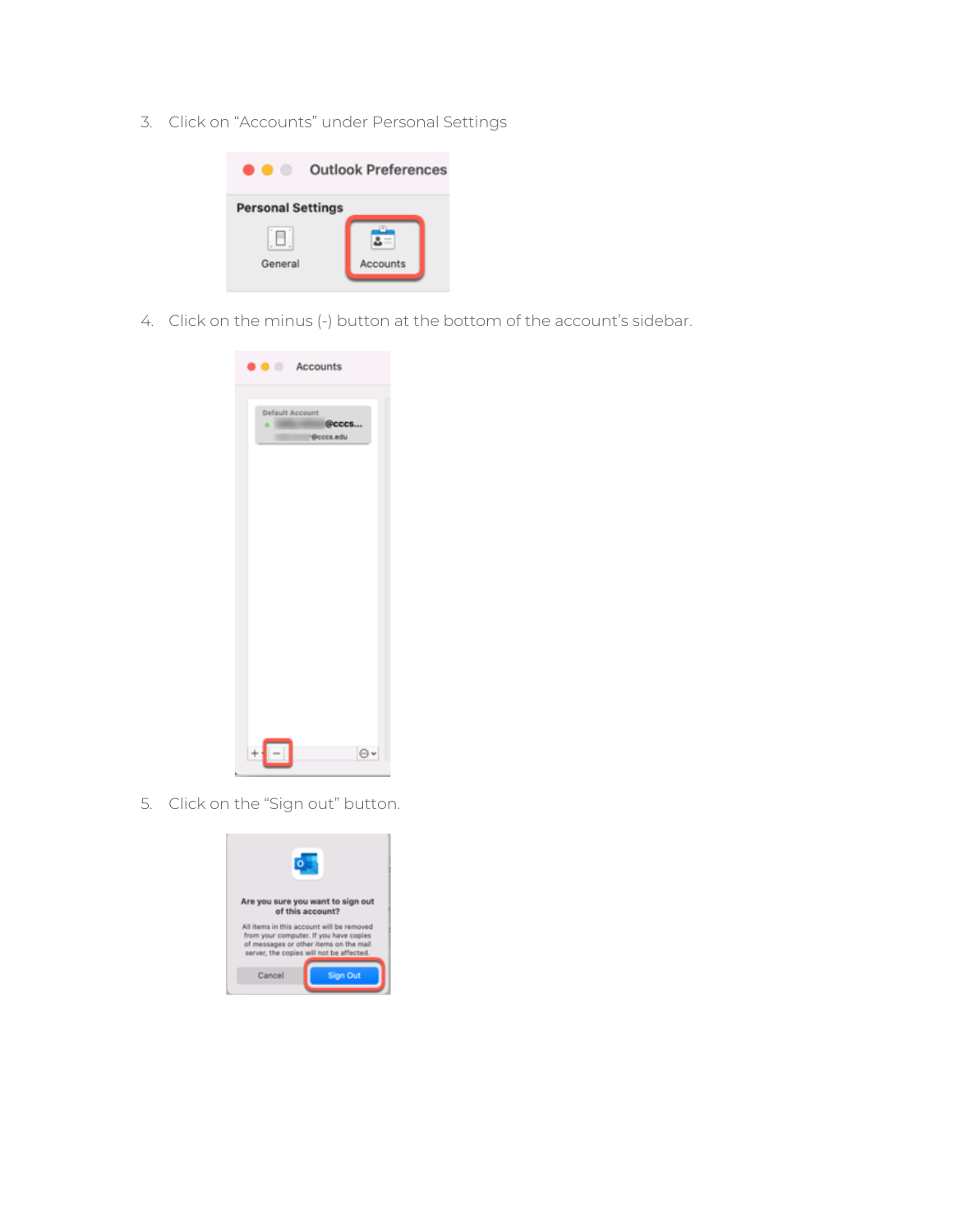#### Sign into your account in Outlook for Mac

1. Click on the "Add Email Account" button.



2. Enter your full email address into the Email field (firstname.lastname@college.edu), then click the "Continue" button.



3. Outlook will begin connecting to your account.



4. Enter your current computer password, when prompted. Your full email address will already be populated. Check the box to "Remember this password in my keychain". If you do not check the box, you will be prompted to enter your password each time you launch Outlook for Mac.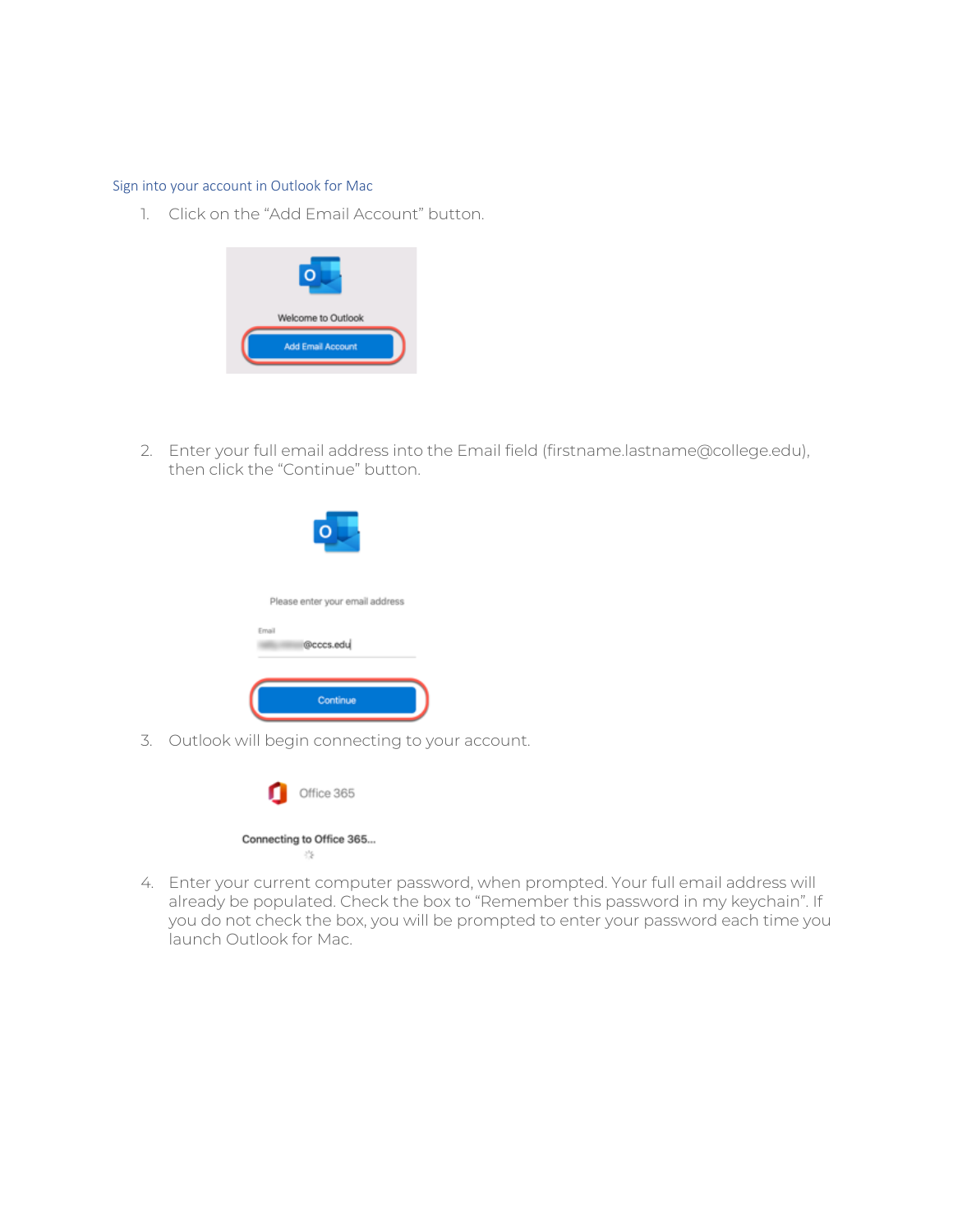|            | Enter your account information for<br>$\mathbf{H}$<br>@cccs.edu" |
|------------|------------------------------------------------------------------|
| User name: | .edu                                                             |
| Password:  |                                                                  |

5. You will see confirmation that your account has been added. Click on the "Done" button to close this window.

| (Boccs.edu<br>has been added                                         |
|----------------------------------------------------------------------|
| Did you know?<br>Outlook supports Google, Yahoo Mail, and iCloud acc |
| <b>Add Another Account</b>                                           |
| Done                                                                 |

6. You will now see your account being part of Microsoft 365. Close this Outlook Preferences window to return to your mailbox.

| Accounts<br>. .                        |                      |                                          | Show All |
|----------------------------------------|----------------------|------------------------------------------|----------|
| Default Account<br>®cccs<br>(Boccs.edu | α                    | @cccs.edu<br>Exchange/Office 365 Account |          |
|                                        | Account description: | @cccs.edu                                |          |
|                                        | Personal information |                                          |          |
|                                        | Full name:           |                                          |          |
|                                        | E-mail address:      | @cccs.edu                                |          |
|                                        | Authentication       |                                          |          |
|                                        |                      | Method: User Name and Password           | A        |
|                                        | User name:           | @cccs.edu                                |          |
|                                        |                      | Password: *****************              |          |
|                                        |                      |                                          |          |
|                                        |                      |                                          |          |
|                                        |                      |                                          |          |
|                                        |                      |                                          |          |
|                                        |                      |                                          |          |
| $\Theta$<br>$\mathbf{v}$ $=$           |                      |                                          | Advanced |

Please be patient it will take several minutes to download all your mailbox content, again.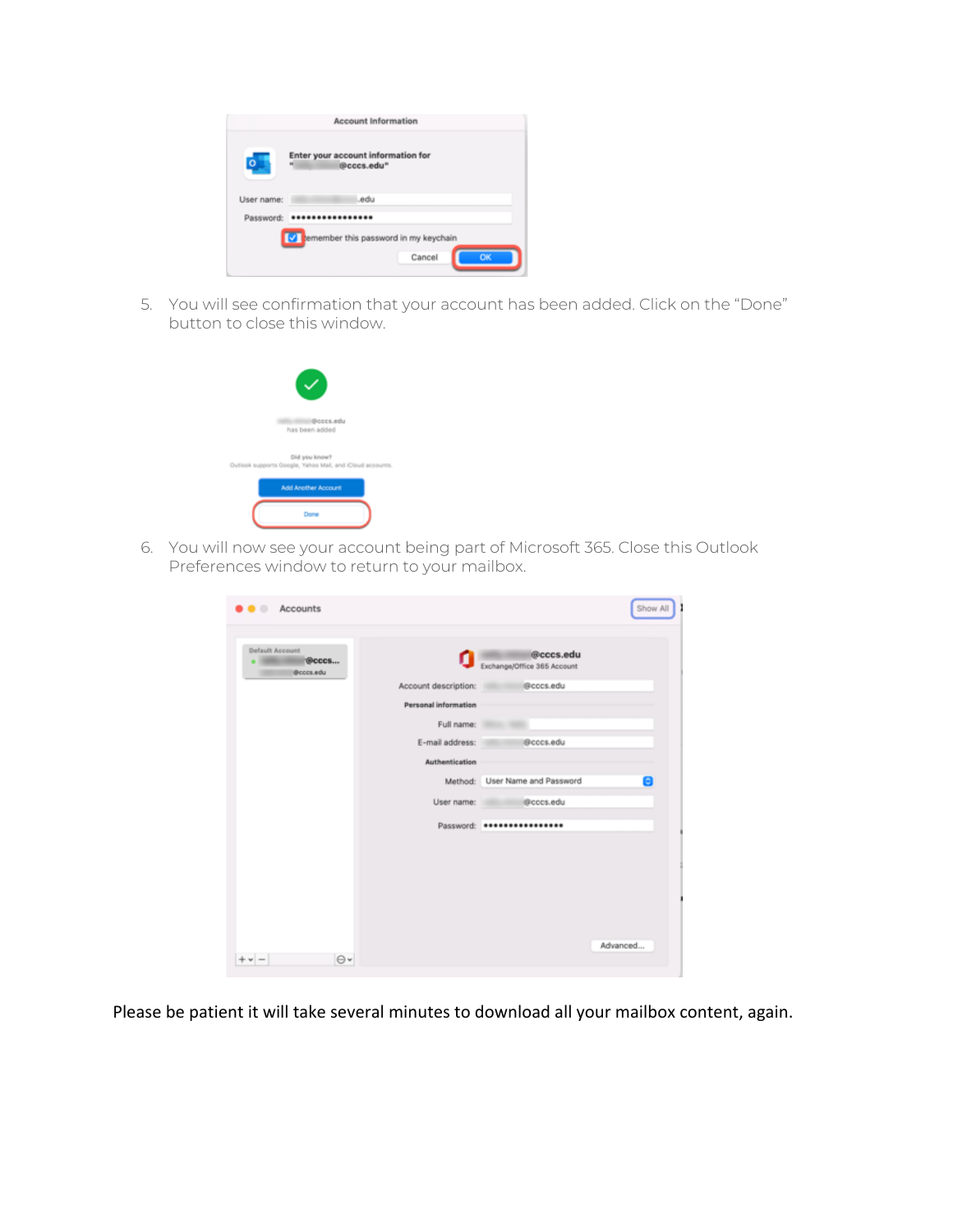## UPGRADING TO THE "NEW" OUTLOOK

When all your content has been downloaded to your computer, you will be asked if you want to switch to the "New Outlook." This is new version of Outlook is a completely new experience and is currently only available to Mac users whose mailboxes are in Microsoft 365.

## **Using the New Outlook is completely optional, so you do not need to make the change right now. If you rely on Client Rules, DO NOT UPGRADE! New Outlook does not currently support Client Rules.**

To learn more about the "New Outlook", please visit this site:

- The New Outlook for Mac (Microsoft)
- New Outlook for Mac (YouTube)
- Introducing the new Outlook for Mac, by Microsoft (YouTube)

## Add-Ins

Your add-ins, including those for Zoom, or Webex, may disappear after the migration is complete. Be patient, it will take some time for them to make the transition to Microsoft 365 and will return. In some cases, it can take up to 24 hours for them to return.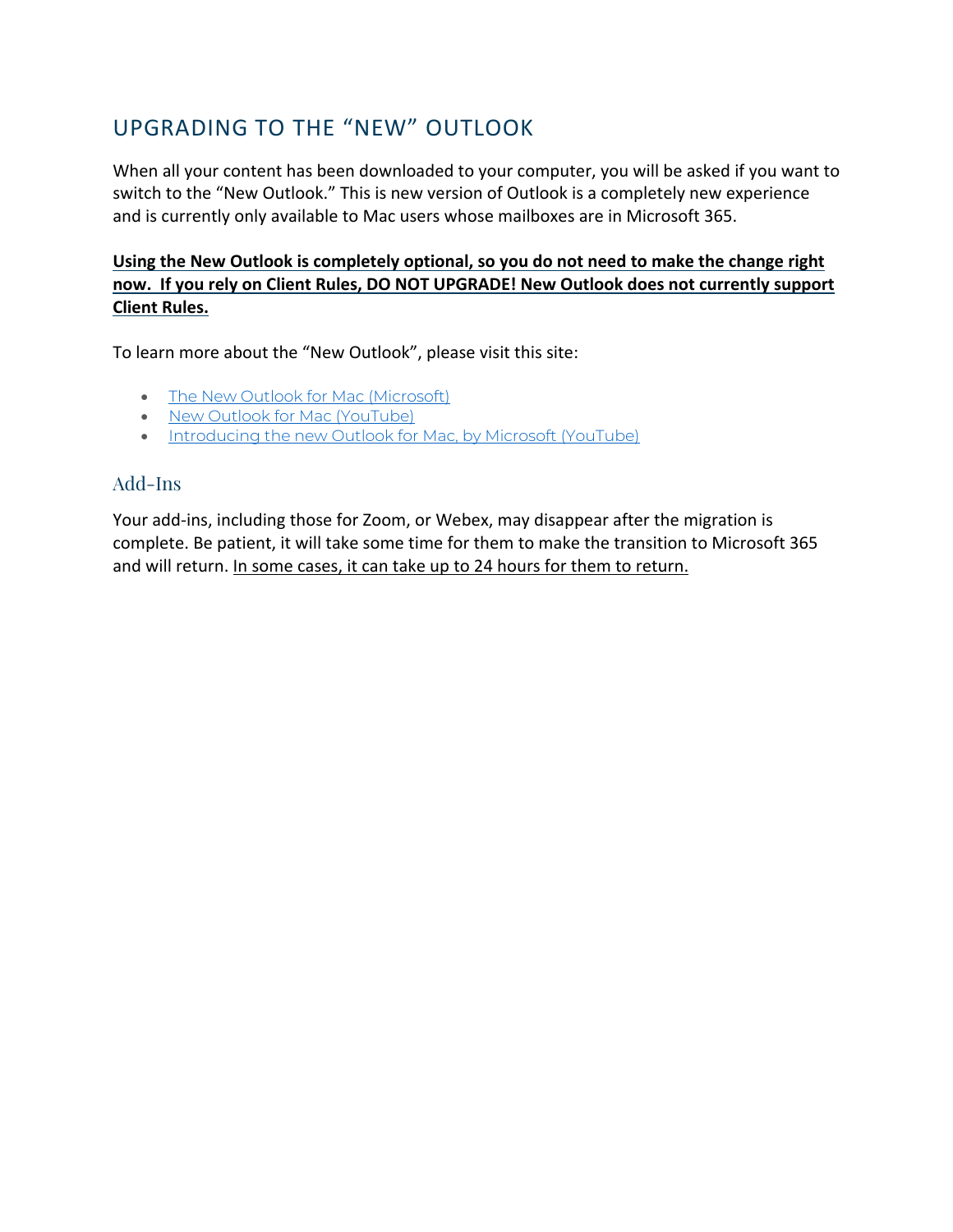## MAIL MIGRATION GUIDE FOR MOBILE DEVICES

## Outlook Mobile

Outlook for Mobile Devices provides the best and most secure, experience for your mobile device. The app is available FREE for all Android and Apple devices.

## **If you do not already have the Outlook mobile app, contact your local IT department to find out how you can get it:**

## Removing your on-premises Exchange account

**If you already have the Outlook app on your device, and our IT department has configured the app for you, please note that your IT department will need to first remove your onpremises Exchange account from Outlook on your device before you can sign into your mailbox in Microsoft 365**.

• IF your account is not removed automatically for you during or soon after the migration is complete, please reach out to your local IT Help Desk for assistance

## Setting up your Android device

Once your on-premises account has been removed from your Android device, follow these steps to connect it to your account in Microsoft 365.

- 1. Open the app.
- 2. If your work email address is not already presented to you, tap on "Get Started".
- 3. Enter your full work email address. Tap on Continue.
- 4. Enter your current password.
- 5. Tap on Sign In.
- 6. Verify your identity using Multi-Factor Authentication.
- 7. Tap on "skip" in the lower left.

#### You will now be taken to your mailbox.

If your local IT department requires it, you may be asked to install and sign into the "Company Portal" app and/or Microsoft Authenticator app before you get to your mailbox. Check out this YouTube video to see these steps in action:

#### How to install Outlook and Office apps on Android devices

## Setting up your Apple device

#### Once your on-premises account has been removed from your Apple device, follow these steps to connect it to your account in Microsoft 365.

- 1. Open the Outlook app.
- 2. Enter your full work email address, then tap on the Add Account button.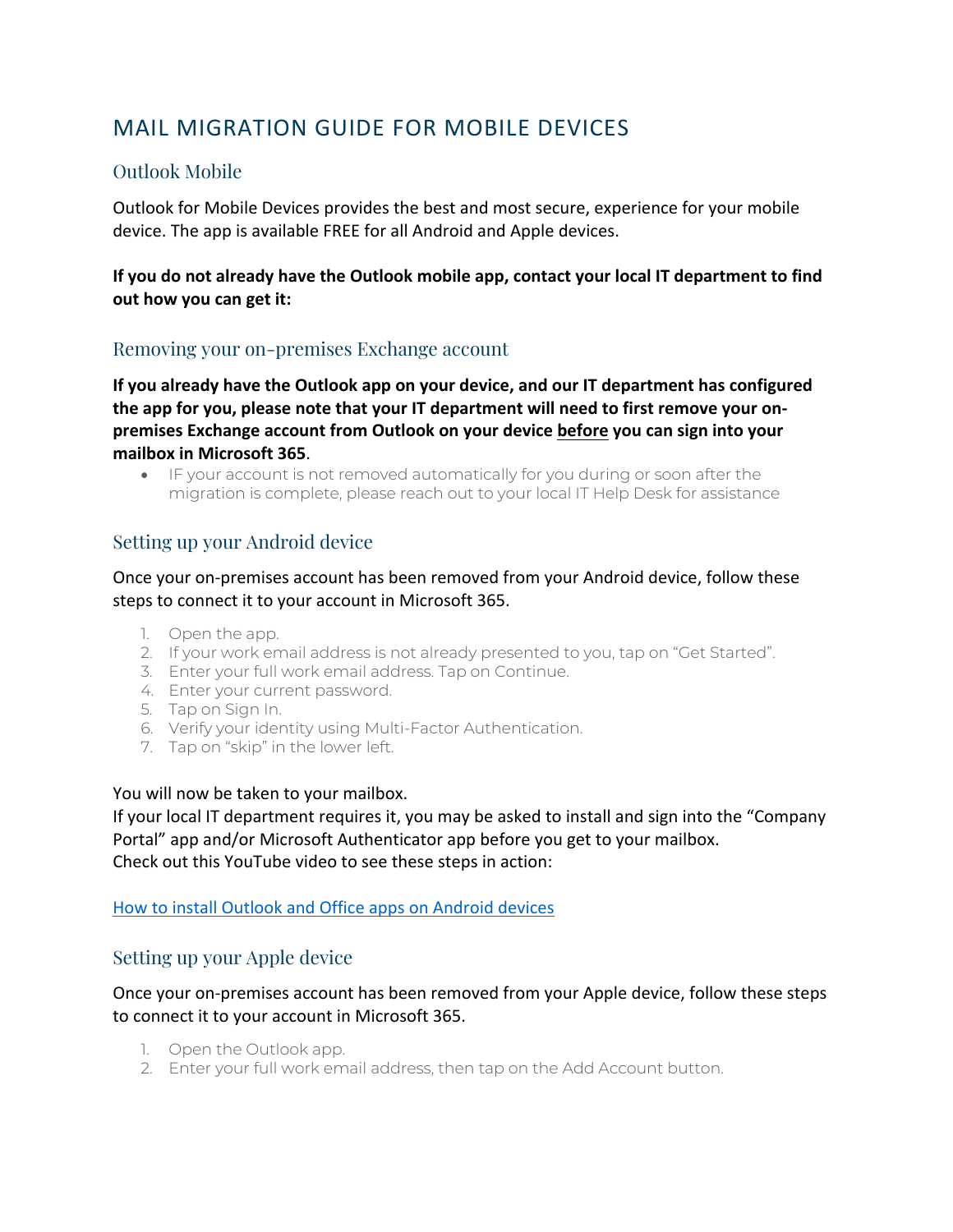|                              | Unlocked<br>Add Account           |            |       |
|------------------------------|-----------------------------------|------------|-------|
|                              | Enter your work or personal email |            |       |
|                              | @cccs.edu                         |            |       |
|                              | <b>Add Account</b>                |            |       |
| @gmail.com<br>@live.com<br>n | @msn.com                          | @yahoo.com | Bacca |

3. Enter your current password, then tap on the Sign in button.



4. Tap on the "Maybe later" button to complete your account setup.



5. Tap on the "Turn on" button to allow Outlook to send you notifications.